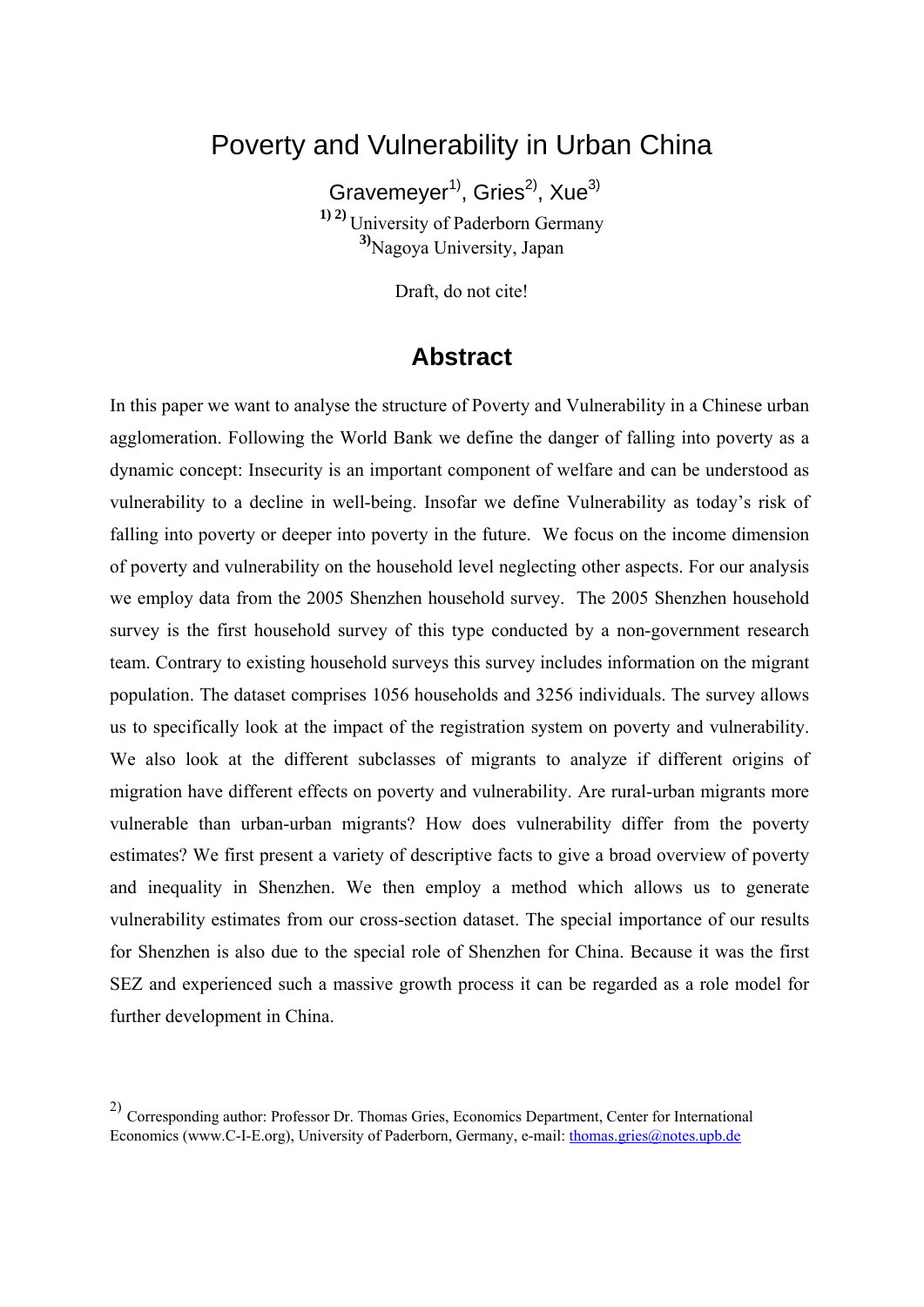#### **Introduction**

The World Bank recently stressed the connection between empowerment, security, opportunity and poverty in its World Development Report. Embedded in this connected view lies the concept of insecurity and risk whereas insecurity can be characterized as the risk of negative shock to wellbeing and welfare. These negative shocks can be of idiosyncratic or systemic nature and if severe enough can affect welfare drastically enough to push a household or individual into poverty. Common idiosyncratic shocks which can drastically reduce a household's welfare are death, illness and unemployment. Often seen systemic shocks are war, droughts and political unrest. All the factors which can negatively affect the welfare and income of a household also increase its risk to fall into poverty and therefore make a household more vulnerable. In our analysis we will limit ourselves to idiosyncratic shocks due to data constraints. The concept of vulnerability as reflected in the literature is a very broad one. Alwang et. al (2002) decompose a households vulnerability into three different components. The risk, options for managing risk and the outcome in terms of welfare loss. Depending on the area of study the focus on one of these components can be very different. According to Alwang et. al exposure to risk is directly connected to vulnerability since it makes households vulnerable to an undesirable outcome. Risks themselves differ in magnitude and duration. These risks can be mitigated by the households through ex ante or ex post risk management measures depending on the question if the risk has already been realized or not. Risk combined with the household's response to it finally leads to the outcome. This outcome - mostly stated in terms of welfare loss - depends on the magnitude and duration of the risk as well as on the risk management of the household. Often the outcome is linked to an acceptable minimum outcome to facilitate analysis. A poverty line is often used as the minimum acceptable outcome barrier. Policy measures to reduce the vulnerability of households can target each of these three components. The concept of welfare or well being is also very broad one. A plethora of different factors like health, education and income constitute the well being of a household and can be vulnerable to risks in a very different way. Since these concepts are so broad, we have to limit ourselves to parts of these issues. In our study we will only focus on the risk dimension of vulnerability. We will use income as an albeit crude, but well observable measure of welfare. We furthermore chose a poverty line as minimum acceptable outcome and do not look at welfare losses in general which do not result in poverty. This allows us, to include the households which are poor and stay poor even if they are not subject to shocks in our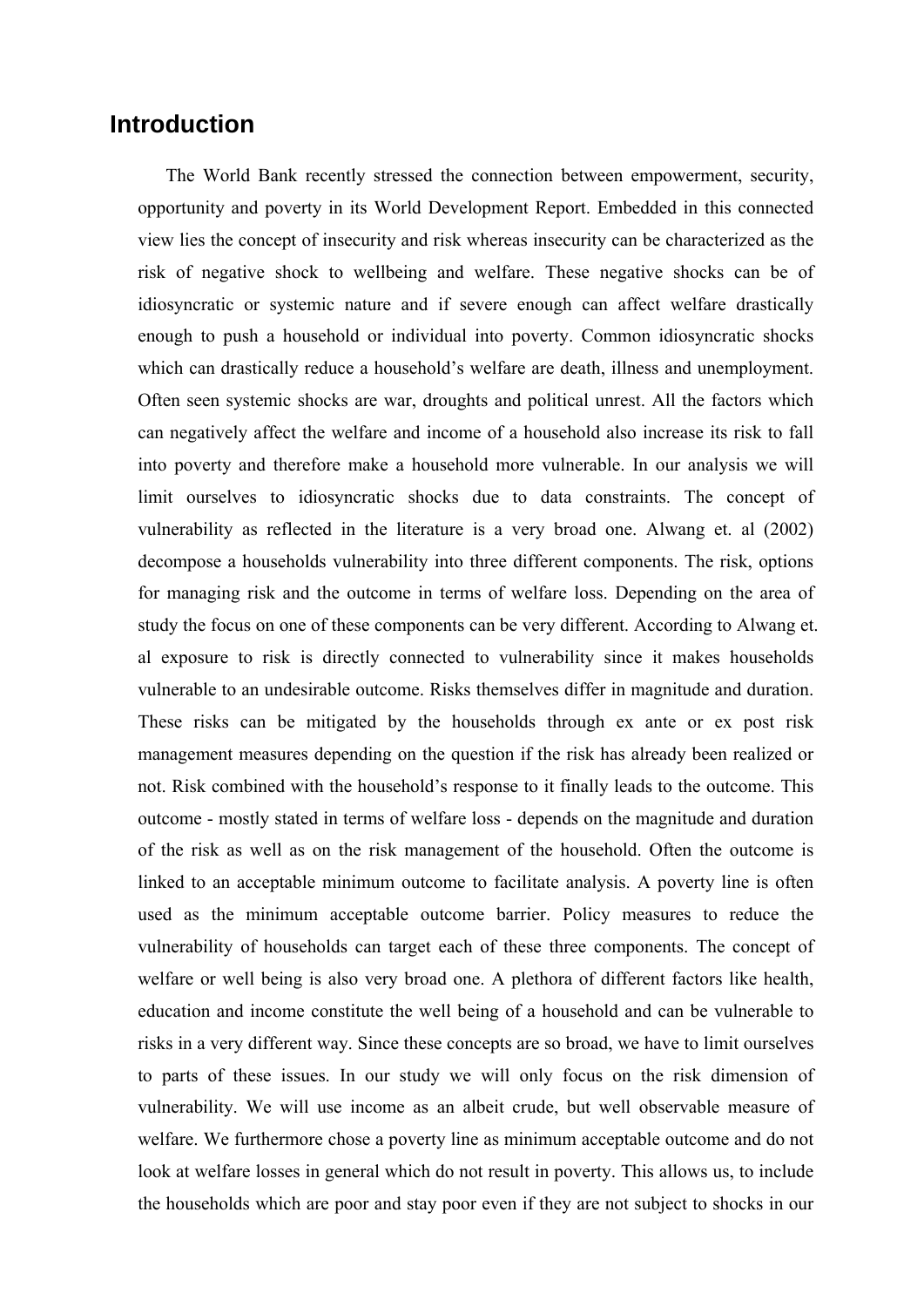analysis of vulnerability. Our definition of vulnerability follows Coudouel et. al (2002) who define vulnerability as the risk today of being or falling into deeper poverty in the future.

The concept of vulnerability departs from classical methods of poverty measurement in many ways. It generally endorses a more dynamic view on the poverty phenomenon. An assessment of poverty via poverty headcount ratios allows us to measure how many people within the target population are poor today. This can be interpreted as an ex-post measure of a households well being. It tells us nothing about the future prospects of probably only transitory poor households to escape poverty and also nothing about the probability of non-poor households to become poor in the future. Since many policy measures are targets to reduce poverty in the future or to prevent households from becoming poor altogether a more forward looking approach seems feasible. The concept of vulnerability facilitates this through its dynamic nature. A household's vulnerability is seen as a current realisation of a dynamic process. It is an outcome which is influenced by past systemic or idiosyncratic events and characteristics and an estimation of the possible future path of welfare development of the household. This kind of dynamic process could best be analysed using panel data. Many vulnerability assessments therefore employ panel data techniques if the necessary data is available. Using a similar definition of vulnerability Pritchett et. al (2000) measure vulnerability in Indonesia. Raghav and Imai (2009) employ the above mentioned concept of vulnerability as well as two more definitions to assess vulnerability using an Indian panel. Since many datasets covering development countries are not panels but only cross sectional data these methods cannot be used to measure vulnerability. Nevertheless, this serious data restriction should not lead to an abandonment of the vulnerability concept for this data since the benefits of this measure for poverty analysis and policy guideline outweighs the costs of necessary methodological restrictions and theoretical assumptions which have to be made to apply this method to cross sectional data.

In the next section our dataset is described along with some background information on Shenzhen were the data was collected in 2005. This is followed by a brief descriptive overview of poverty and inequality in Shenzhen to set a background for our further analysis. We then introduce the method which is used to analyse vulnerability together with our interpretation of results and a comparison with traditional poverty estimates.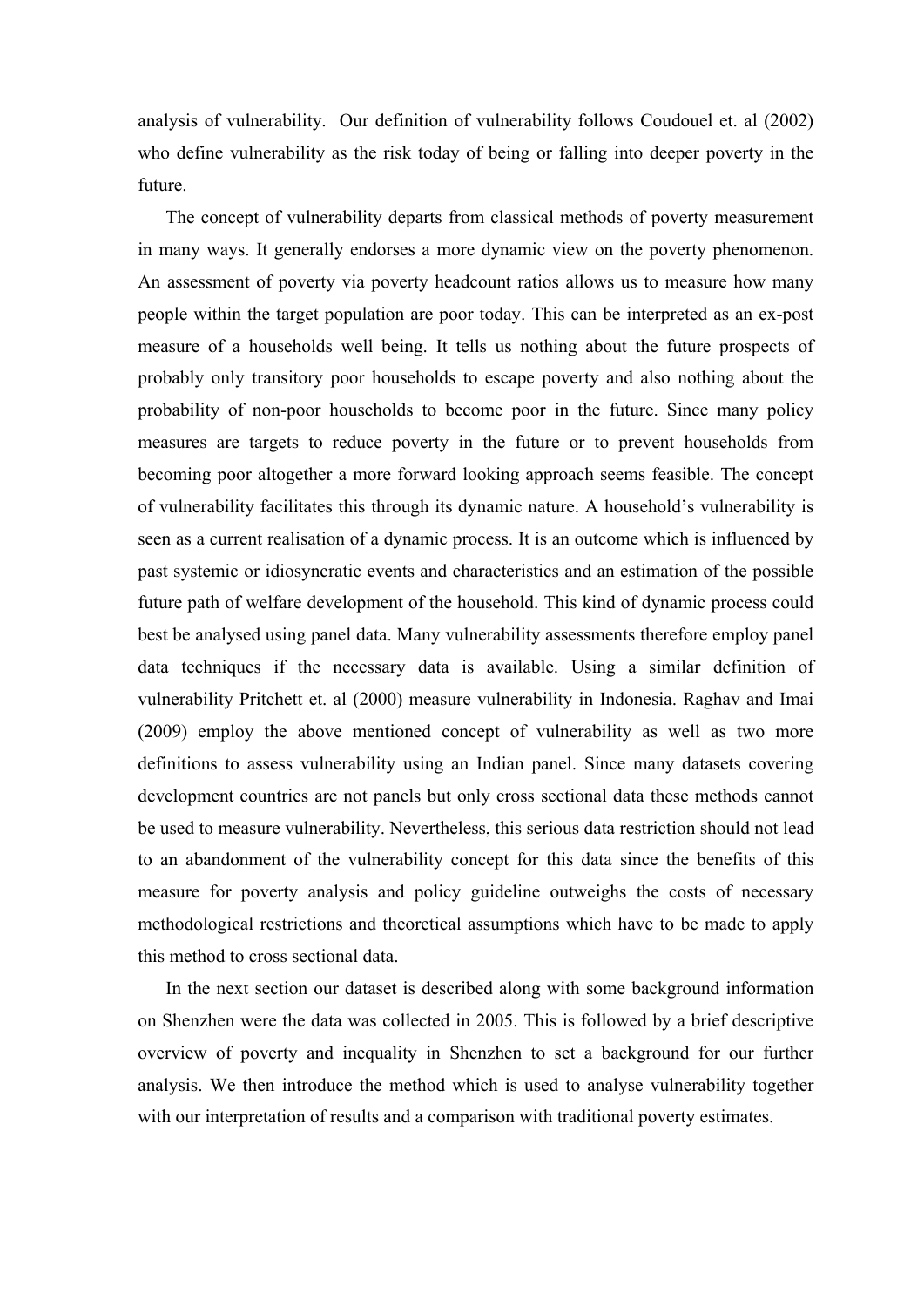#### **The Shenzhen Data**

In 1980 the Chinese government implemented a drastic change in policy which initiated Chinas extraordinary economic success. This success was mainly driven by a dramatic urban expansion and head started as a controllable social experiment. A limited number of areas were granted the status of special economic zones promoting internal and external liberalization. Shenzhen is the most outstanding example for these experiments since it experienced the most outstanding growth and successful structural transformation of all. Shenzhen is one of the most dynamic urban centres that ever existed. The dynamic development of an urban centre of this dimension (if we take the period between 2001 and 2007 as an example: the population nearly doubled, GDP more than tripled and GDP per capita also nearly doubled) is only possible with large immigration flows into the centre. Growth is not only supported by immigration of additional labour, immigrating human resources seem to be a driving force for these dynamics. Migrants can be regarded as an important element of the success story in China's most rapidly expanding urban centre. Therefore, we want to find out, to what extend the rural-urban migrants are able to participate in income growth. How far have the migrants benefited from the drastic gains in welfare. Are migrants specifically vulnerable to poverty? How does their vulnerability profile differ from their poverty profile? However, these questions are rarely asked, because data availability on migrants is poor. Most surveys (in particular official statistics) do not or only poorly cover them. There is generally few official data available that makes an econometric analysis possible. Therefore, we use our dataset to give an answer to these questions. We now can assess the factors which cause inequality, poverty and vulnerability and picture the situation of rural-urban migrants in Shenzhen.

The 2005 Shenzhen household survey is the first household survey of this type conducted by a non-government research team. In addition to existing household surveys this survey includes information on the migrant population. The dataset comprises 1056 households and 3256 individuals. The survey was conducted with the help of Shenzhen University using multistage random sampling and considered residents' registration status. According to official data [Shenzhen Statistical Yearbook 2005] one third of inhabitants have a Shenzhen registration (hukou) and two third do have a non-Shenzhen registration and can therefore considered to be migrants. This population structure is reflected in the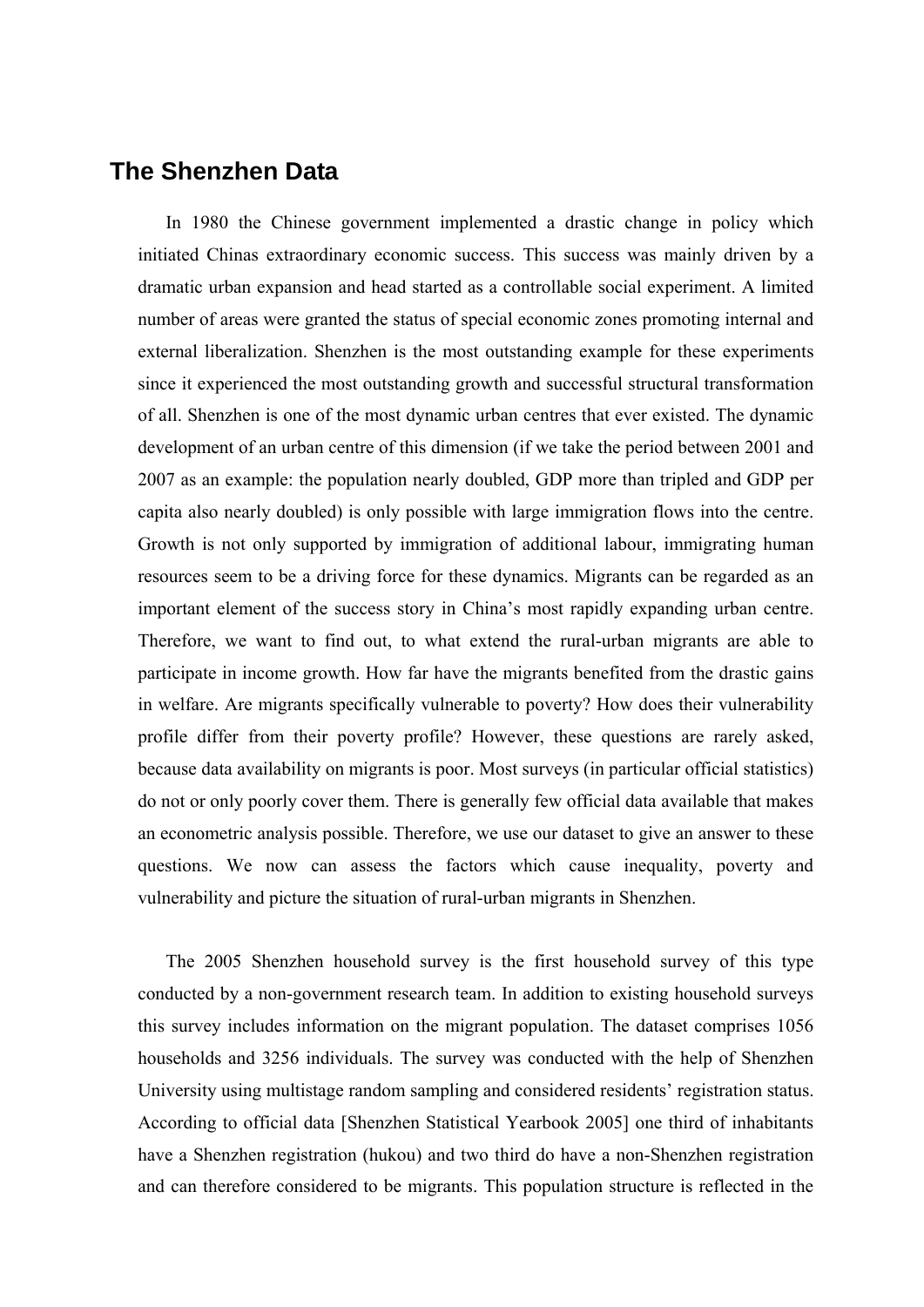survey frame. The sample was drawn from three of the six districts of Shenzhen due to budget constraints: The former special economic zone (Lohou), the cultural and educational area (Nanshan) and the new industrial park (Baoan). Since the official frame of the Shenzhen Statistical Yearbook was much too small, information about the city structure (districts, streets, mansions) had to be compiled from scratch using government information, official statistics and migrant surveys conducted by Shenzhen University and the labour bureau. After this information was compiled ten streets (Xiaoqu) from each district were randomly chosen. Thereafter mansions or buildings and then the households within these mansions were chosen. The interviews were conducted face to face by an interviewer. Missing income data as well as obviously incorrect data was removed to compile the effectively used dataset. The dataset is composed as follows:

| <b>Shenzhen Household Survey</b> |                  |                      |                   |                       |                |                |  |
|----------------------------------|------------------|----------------------|-------------------|-----------------------|----------------|----------------|--|
| <b>Households</b>                |                  |                      |                   |                       |                |                |  |
| District                         | Total<br>samples | Effective<br>samples | Shenzhen<br>hukou | Non-Shenzhen<br>Hukou | Urban<br>hukou | Rural<br>hukou |  |
| Nanshan                          | 355              | 340                  | 119               | 204                   | 181            | 142            |  |
| Luohu                            | 378              | 343                  | 117               | 243                   | 216            | 144            |  |
| Baoan                            | 321              | 289                  | 31                | 258                   | 121            | 168            |  |
| Total                            | 054<br>1,        | 972                  | 267               | 705                   | 518            | 454            |  |
| <b>Individuals</b>               |                  |                      |                   |                       |                |                |  |
| District                         | Total<br>samples | Effective samples    | Shenzhen<br>hukou | Non-Shenzhen<br>Hukou | Urban<br>hukou | Rural hukou    |  |
| Nanshan                          | 146<br>1,        | 031<br>1,            | 368               | 663                   | 577            | 454            |  |
| Luohu                            | 128<br>1,        | 065<br>1,            | 349               | 716                   | 636            | 429            |  |
| Baoan                            | 973              | 850                  | 92                | 758                   | 350            | 500            |  |
| Total                            | 3,<br>247        | 2,<br>946            | 809               | 137<br>2,             | 563<br>1,      | 383<br>1,      |  |

## **Inequality and Poverty in Shenzhen**

We begin our analysis with descriptive facts about the income dispersion and poverty in Shenzhen. To measure income inequality we calculate the Gini coefficient for the whole population as well as for the migrant and non-migrant sub populations. The Gini coefficient is given by: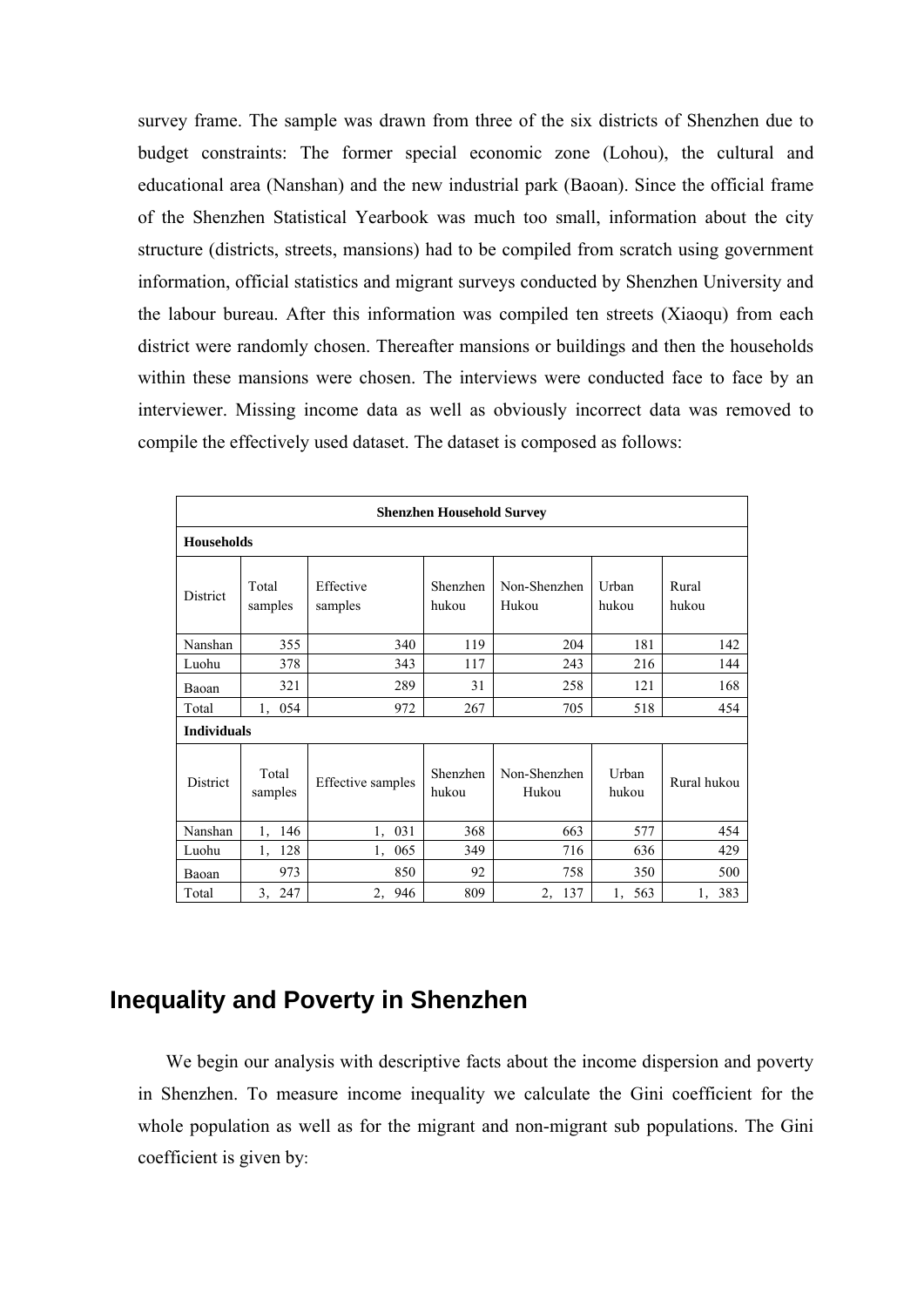$$
G = 1 + n^{-1} - (2/n^2 \mu) \sum_{i=1}^{n} (n + 1 - i) y_i
$$

Where G is the Gini coefficient, n is the cumulated proportion of the population,  $\mu$  is the average income and y is the cumulated proportion of income. For all our calculations we recognize the differences in needs which are caused by different household sizes and compositions and calculate household income per equivalent adult as proposed by Deaton (1997) using the OECD equivalence scales to adjust for household sizes. To facilitate our absolute poverty estimates we furthermore take account of the fact that Shenzhen is one of the farthest developed cities in China. We correct the PPP exchange rate of the ICP 2008 for the whole of China with a regional price deflator. We use the urban Shenzhen price expenditure basket from Brandt and Holz (2006) and update it with regional urban CPI data from the Chinese National Bureau of Statistics from 2000 until 2005 to arrive at the best correction factor for our 2005 data. With this correction our estimates become comparable to poverty estimates in real terms for other cities and regions in 2005 and allow us to measure the absolute poverty in PPP terms much more accurately.

Our estimates of income dispersion for this adjusted per capita household income yield a Gini coefficient of 0.54 for overall income inequality, 0.47 for the urban registered and 0.36 for the rural-urban migrant population. These high Gini values underline the great degree of income inequality in this city.

We chose to use the Theil index, too, to be able to decompose general inequality in a within and between group component. The decomposition of the Theil Index is as follows as proposed by Bourguignon (1979), Cowell (1980) and Shorroks (1980):

$$
T = \sum s_g T_g + \sum s_g \ln \frac{\mu_g}{\mu_y}, \text{ with } s_g = \frac{n_g \mu_g}{n \mu_y}
$$

The total inequality as measured by the Theil index *T* is then composed of the first term which describes the income share weighted inequality within each of the *g* subgroups, and the second term which captures the inequality between the different subgroups. The variable  $\mu_g$  is the mean income in subgroup *g* and  $s_g$  is the share of total income of subgroup *g*. This decomposition allows us to have a more detailed look at the driving forces of inequality in a population. It gives a deeper insight and more detailed facts about the phenomenon of disparity between and within different groups. We again chose the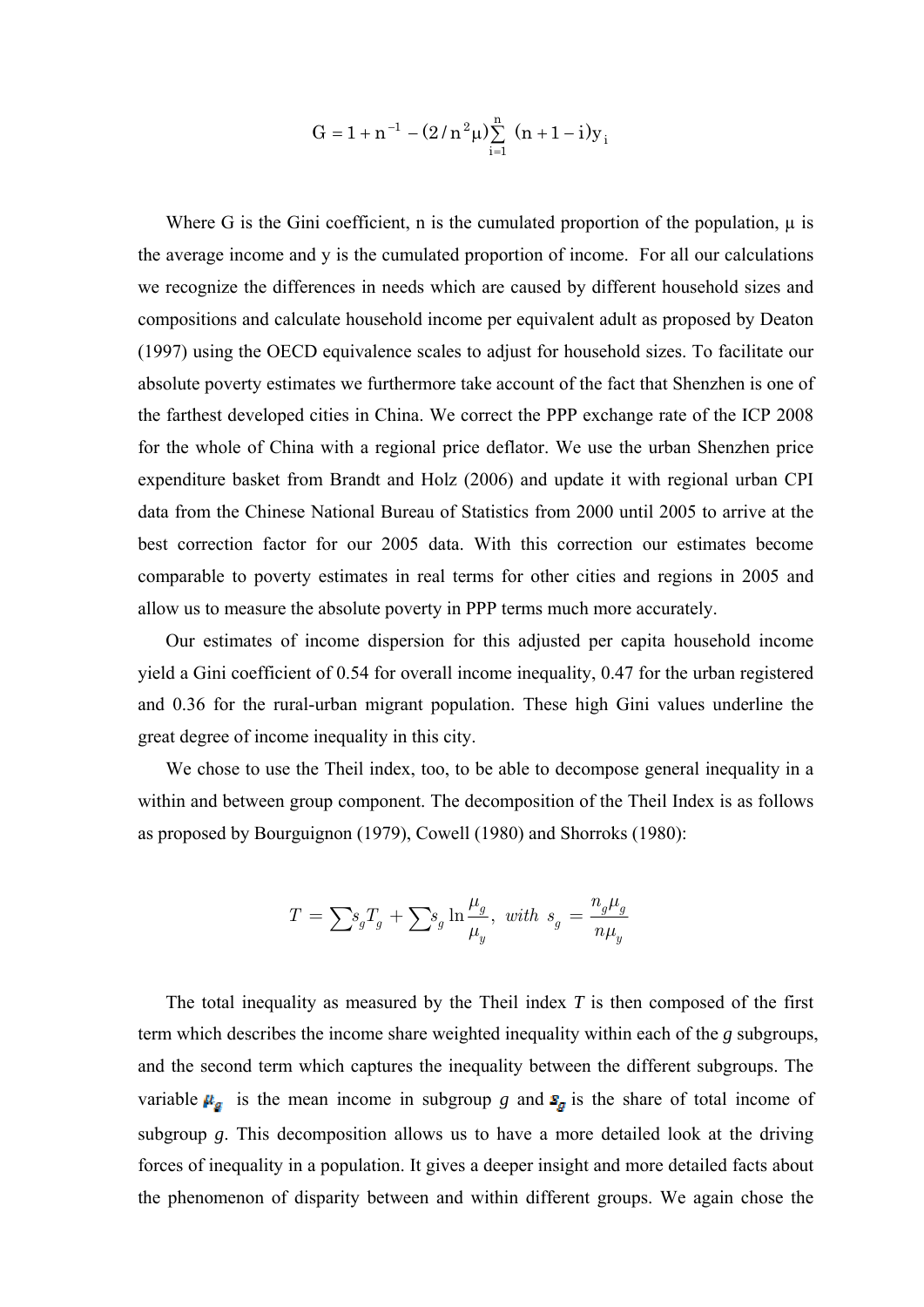migrants and non-migrants as subgroups. Applying this Theil index composition to our data yields an overall Theil of 0.62 which is made up of 0.38 for the non-migrants and 0.24 for the migrants. Decomposition in the between and within component yields 0.15 for the former and 0.36 for the latter. It is obvious from this composition that the within group inequality contributes to total inequality more than twice as much as the between component. Our Theil index calculations also mirror the higher income inequality within the subgroup of the urban registered inhabitants from the Gini estimates.

After this overview of income inequality we now turn our attention to the poverty issue. The poverty headcount counts the number of people who live in poverty as a fraction of the whole population:

$$
P_0 = \frac{1}{n} \sum_{i=1}^n (x_i \leq z)
$$

where *n* denotes the size of the population, *z* defines the poverty line,  $x_i$  the welfare measure. The correct definition of the poverty line  $z$  is an important issue. We decide against the cost of basic needs approach which is commonly used to assess poverty and employ purchasing power parity prices for greater comparability with different dollar levels as well as local measures such as the minimum wage for urban Shenzhen. We use broader definitions of poverty since the use of very low poverty lines – like one dollar a day – is like presuming that no urban poverty exists in China (Khan 1998). Furthermore, we want to shed light on not only grave poverty but also relative deprivation which is of equal importance for policy makers as put forward by (Li 2006). We also calculate the poverty headcount ratio for relative poverty lines and use the standard half as well as two thirds of the median income for the relative poverty line.

| <b>Povery Line</b>                           | Poverty<br>headcount % |
|----------------------------------------------|------------------------|
|                                              |                        |
| Relative Poverty (1/2 Median)                | 23,2                   |
| Relative Poverty (2/3 Median)                | 34,7                   |
| Dollars a Day in PPP Terms \$1               | 0                      |
| Dollars a Day in PPP Terms \$1,25            | 0.09                   |
| Dollars a Day in PPP Terms \$2               | 0,48                   |
| Dollars a Day in PPP Terms \$3               | 2,69                   |
| Shenzhen minimum wage (9600 RMB) unadj. Inc. | 15.9                   |

If we run separate poverty estimates for the migrant and non-migrant subgroups we arrive at marked differences for poverty incidence. 27.66% of the migrants have income which is below the minimum wage whereas only 6.1% of the inhabitants with an urban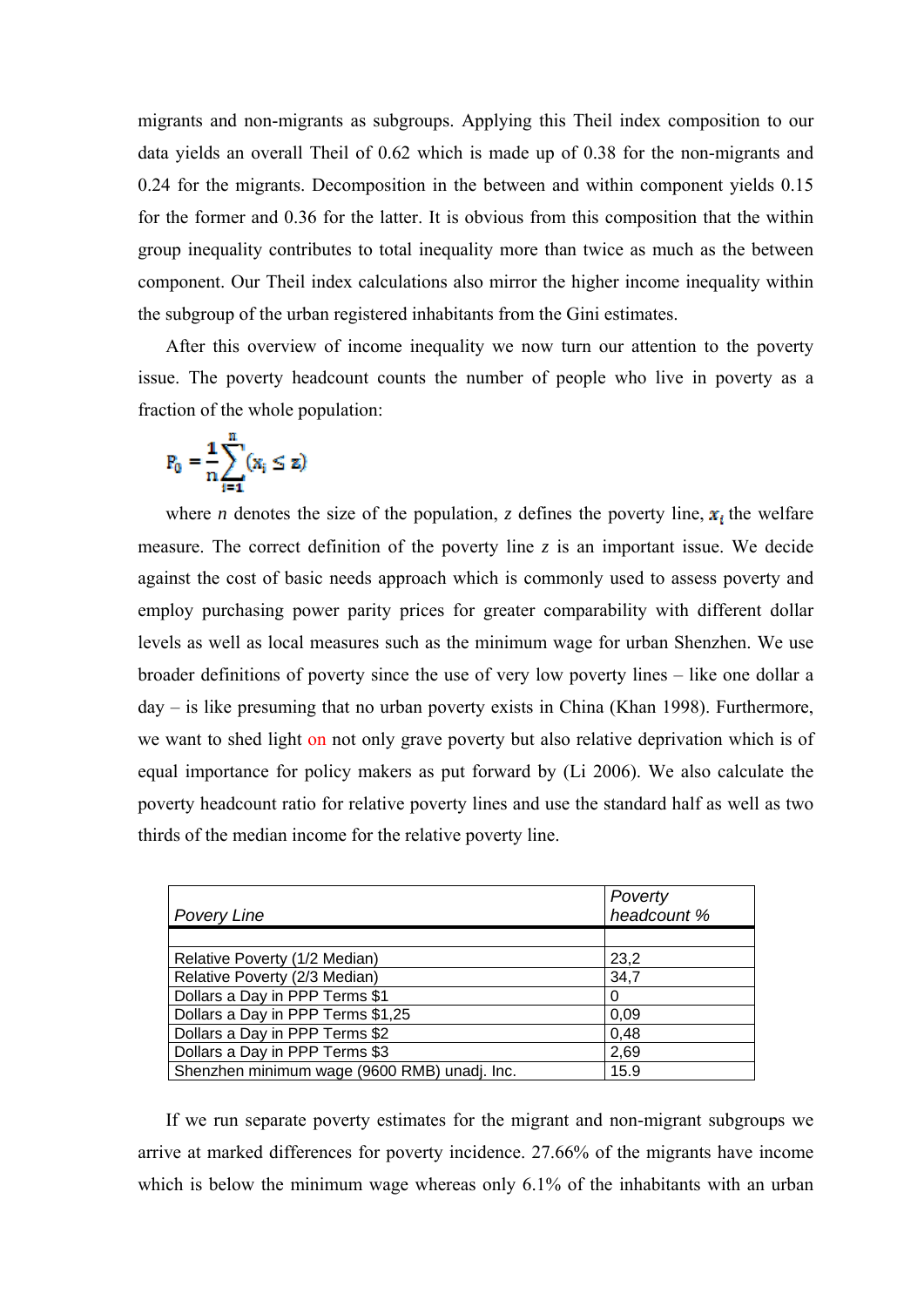hukou earn less than the minimum wage. Similarly drastic differences can be seen for the \$3 a day poverty threshold. Only 0.87% of the non-migrants fall below this poverty line but 4.92% of the migrants are poor by this definition.

It is evident that grave poverty is very low in Shenzhen. Measured by the new World Bank standard 2008 very few people live below 1,25\$ a day in Shenzhen city. A look at the broader poverty lines of 2\$ and 3\$ a day shows quite some poverty incidence, also relative poverty and below minimum wage poverty incidence is significant. What is obvious is that the migrant subgroup differs significantly from the urban registered ones. While income dispersion within is lower poverty incidence is much higher. Migrant's incomes differ not as much but they do not differ around a much lower mean level with a higher exposure to poverty.

After these descriptive facts about income inequality and poverty in Shenzhen we want to calculate ex-ante estimates of poverty and conduct our estimation of vulnerability. We want to know in how much the poverty and vulnerability estimates differ from each other and to what extent the two population subgroups differ from each other.

#### **Estimation of vulnerability**

The concept of vulnerability as expected poverty or poverty risk has to take into account not only the mean income but also the variance in income. This variance in income can be interpreted as the idiosyncratic and aggregate risk that a household has to face. Even a household with a high mean income can very well be vulnerable to poverty if the variance in income is high enough. The estimate of such income variance would optimally be conducted using panel data extracting the ex post variance of income from the time series. Aggregate shocks as well as idiosyncratic ones could be taken into account. Since our data is only cross-sectional we use a method suggested by Chaudhuri (2002) to generate vulnerability estimates. The idea behind this approach is to estimate the explained variance of income over the cross section and use this together with the explained mean income to generate a vulnerability estimate.

Assuming that the following stochastic process generates household consumption:

$$
\ln i_h = X_h B + e_h
$$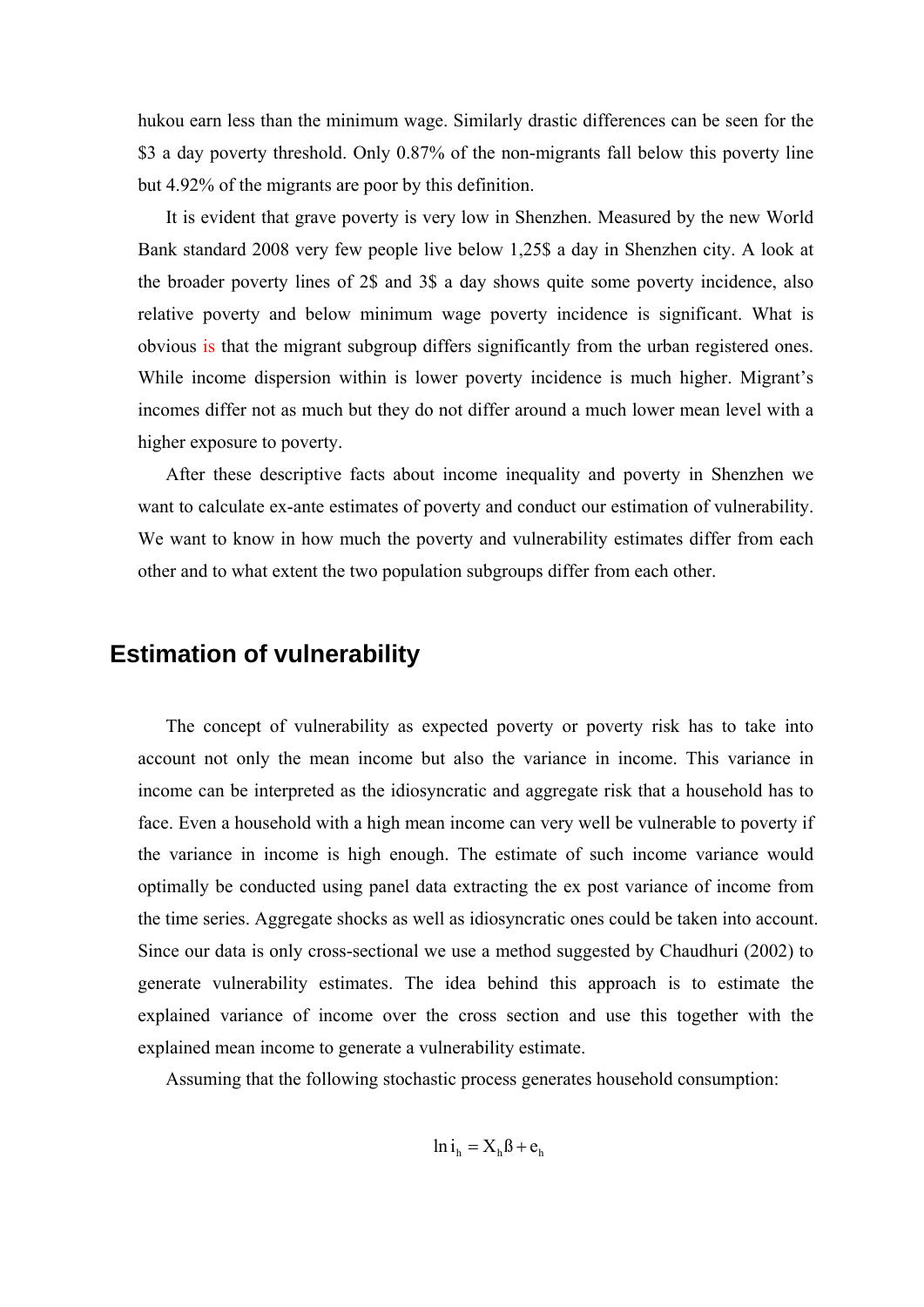With  $i<sub>h</sub>$  being the equivalence scale adjusted per capita income of household h. The vector  $X_k$ summarizes the household's characteristics and β is the vector of coefficients. In this specification  $\mathbf{e}_n$  is the error term with  $\mathbf{E}(\mathbf{e}_n) = \mathbf{0}$  which represents the idiosyncratic shocks a household might suffer and which explain the income differences between otherwise observationally equivalent households. It is assumed that these shocks are iid over time but not across households. Furthermore a stable coefficient vector  $\beta$  is assumed which implies a stable structure of the economy ruling out any aggregate or systemic shocks. Chaudhuri (2002) points out that these limiting assumptions are necessary since we try to compute our vulnerability estimates from a single cross section. The variance of the error term – and therefore also the logarithm of the income - is assumed to depend on the same observable household characteristics as the income itself:

$$
\sigma_{e,h}^2 = X_h \theta
$$

The coefficient vectors  $\beta$  and  $\theta$  are estimated using a three step feasible generalized least squares procedure originated by Amemiya. The estimated coefficient vectors are then used to compute expected consumption as well as the expected variance of consumption for each household:

 $\hat{E}[\ln t_h|X_h] = X_h\hat{B}$ and

$$
\mathcal{V}[ln t_h | X_h] = \sigma_{e,h}^2 = X_h \theta.
$$

Under the assumption that the logarithm of the income follows the log normal distributions these estimates can be used to derive a vulnerability estimate in the sense of future expected poverty for each household. If the poverty line  $z$  is chosen as minimum acceptable outcome and threshold level for poverty then with the use of the cumulative standard normal distribution the probability that a household *h* might fall under the poverty line *z* is given by:

$$
\vartheta_h = PR(\ln t_h < \ln z \, | X_h) = \varphi\left(\frac{\ln z - X_h \mathbb{S}}{\sqrt{X_h \theta}}\right)
$$

For a complete derivation and more exhaustive discussion of the method see Chaudhuri (2002) or Chaudhuri (2000). As pointed out by Chaudhuri (2002) this method has one major advantage over most other techniques to estimate vulnerability from regression results. Directly modelling income variance depending on household characteristics allows to consider variations between households. This implies that the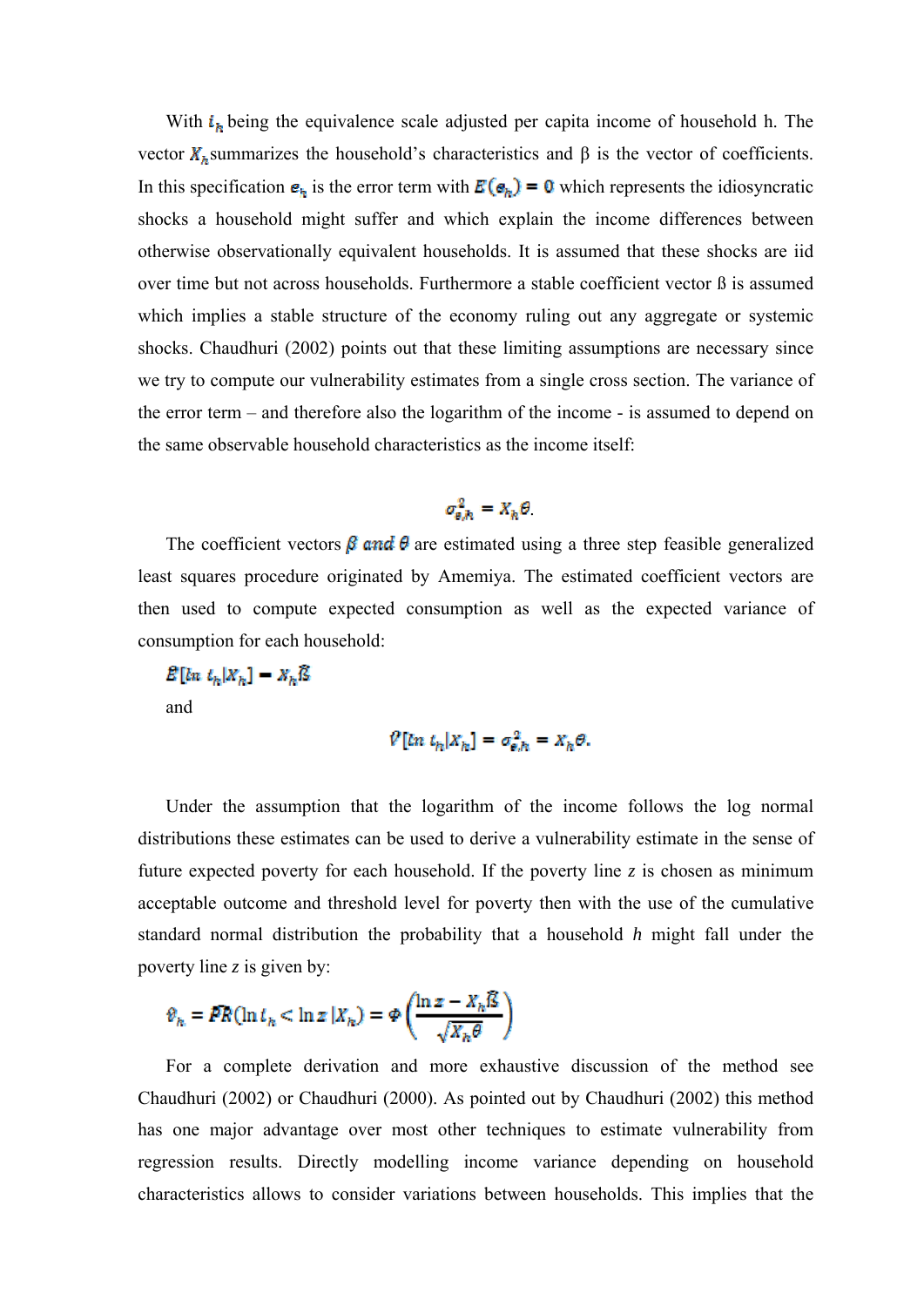mean income and its variance are not monotonically related across households allowing them to differ independently. Since it is quite plausible that a poor household might well have a low mean income but high income volatility this feature of the methodology appears to represent reality quite well.

We chose the following right hand side variables to capture the household characteristics:

| Variable                          | <b>Description</b>                                                         |
|-----------------------------------|----------------------------------------------------------------------------|
| Household composition             |                                                                            |
| av_age                            | Average age of the household members                                       |
| Dpr                               | Dependency ratio                                                           |
| family_size                       | Amount of people living in the household                                   |
| Productive assets                 |                                                                            |
| av_schooling                      | Amount non working members                                                 |
| Infedu                            | Individual has had informal education (i.e. on the job training etc.)      |
| Male                              | Household head is a male                                                   |
| Stay                              | The amount of years staying in Shenzhen                                    |
| Social and China specific factors |                                                                            |
| Rural                             | Individual has a rural hukou (registration)                                |
| Sez                               | Individual is living in the special economic zone within Shenzhen          |
| Sector of occupation              |                                                                            |
| Foreignshare                      | Individual is employed in a company which is partly or fully foreign owned |
| Soe                               | Individual is employed by a state owned enterprise                         |

To account for the household composition we include the average age of the household members as well as the dependency ratio and family size. The average schooling of the household members, an indicator variable for all kinds of informal education, gender and the time of residence in Shenzhen compromise the productive assets of the household. To capture some China specific effects we include the registration status of the household head indicating if it is a rural-urban migrant household or not as well as the SEZ indicator which identifies if the household resides in one of the districts of Shenzhen which became a special economic zone in 1980. The sector of occupation for the household head is controlled for by an indicator variable for full or partial foreign ownership of the company he works in as well as one for state ownership of the respective company.

The regressions necessary to estimate the conditional mean and variance show the following results: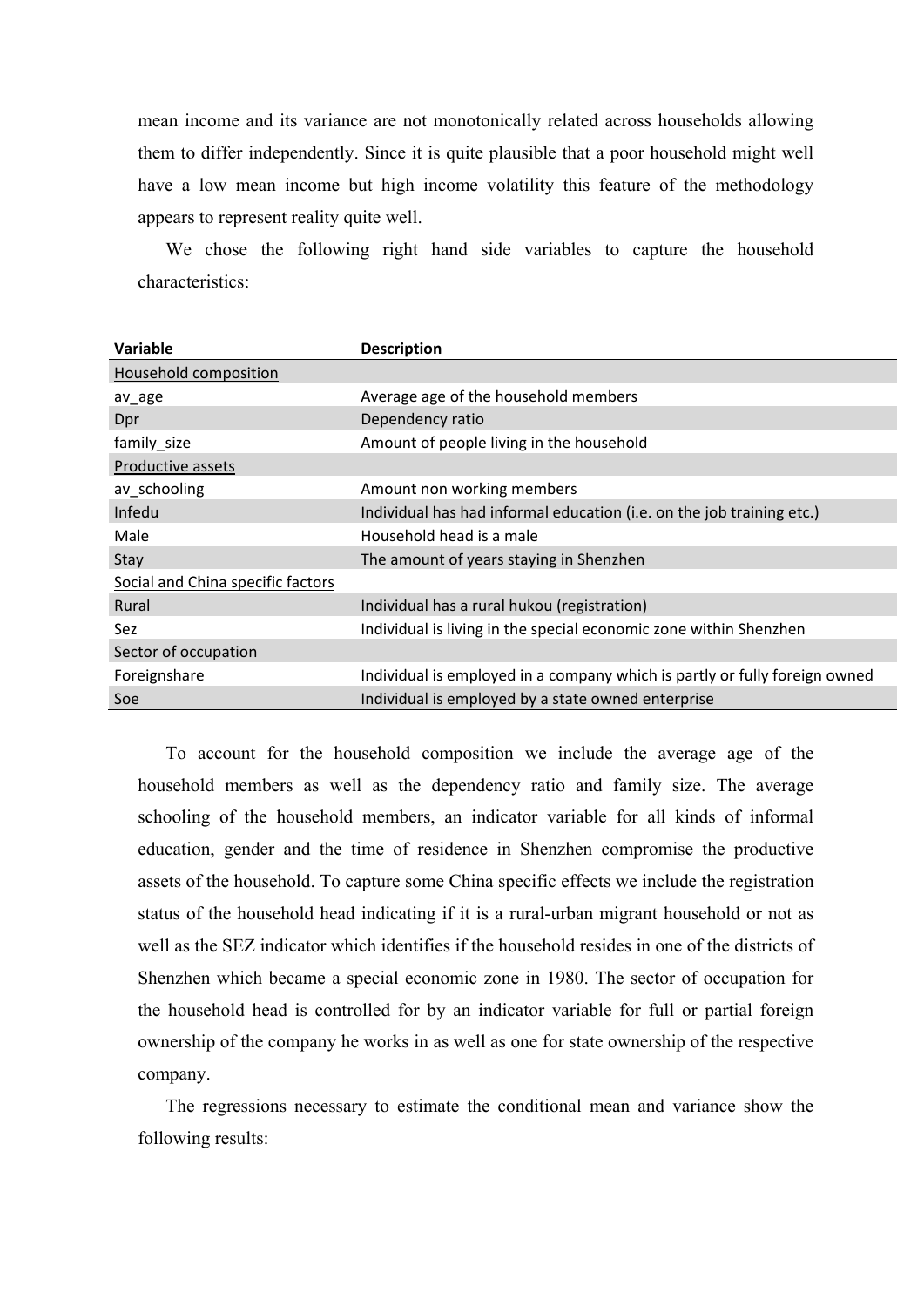|                        | <b>Variance estimation</b> |       | <b>Mean estimation</b> |       |
|------------------------|----------------------------|-------|------------------------|-------|
| <b>Name</b>            | coef                       | se    | coef                   | se    |
| av_age                 | $-0.000$                   | 0.003 | $-0.004$               | 0.003 |
| family_size            | $-0.002$                   | 0.016 | 0.110                  | 0.026 |
| dpr                    | 0.093                      | 0.037 | $-0.086$               | 0.031 |
| av_schooling           | 0.012                      | 0.006 | 0.079                  | 0.008 |
| linfedu                | $-0.069$                   | 0.051 | 0.221                  | 0.066 |
| stay                   | 0.004                      | 0.003 | 0.014                  | 0.003 |
| male                   | 0.011                      | 0.135 | 0.346                  | 0.108 |
| rural                  | $-0.020$                   | 0.067 | $-0.682$               | 0.056 |
| sez                    | $-0.027$                   | 0.042 | 0.272                  | 0.050 |
| soe                    | $-0.010$                   | 0.068 | $-0.062$               | 0.073 |
| foreignshare           | $-0.024$                   | 0.061 | 0.377                  | 0.087 |
| self_employed          | $-0.008$                   | 0.047 | $-0.105$               | 0.056 |
| R <sub>2</sub>         |                            |       | 0.468                  |       |
| Number of observations | 1.026                      |       | 1.026                  |       |

We now proceed to generate the vulnerability estimates by drawing from the cumulative standard distribution using the estimated conditional mean and variances for each household. The poverty line is drawn at the minimum wage level. We arrive at a mean vulnerability level of 0.28 and a standard deviation of 0.26. If we choose a vulnerability level of .50 – meaning that it has a 50% chance of being poor in the future as a threshold to define a household as vulnerable then 24% of the population can be described as vulnerable to poverty compared to 15.9% who fall below this poverty line today. We then divided the sample into the migrant and non-migrant subpopulations and calculated the vulnerability level for both subgroups separately. The urban registered subpopulation has a mean vulnerability level of 0.14 and a standard deviation of 0.10. Using the .5 vulnerability threshold again only 5.3% of the non-migrants can classified as vulnerable. The analysis of the rural-urban migrant data tells a different story. Here the mean is equal to .46 with a standard deviation of .11 and according to the above definition 39% of the household are vulnerable.

To gauge the relation between poverty and vulnerability in our sample we calculate the vulnerability to poverty ratio defined by Prichtett (2000). We arrive at vulnerability to poverty ratio of 0.87 for the urban registered population and at 1.41 for the rural-urban migrants and one of 1.5 for the whole population. A higher ratio value implies a more equal distribution of vulnerability. We summed up the result in a table: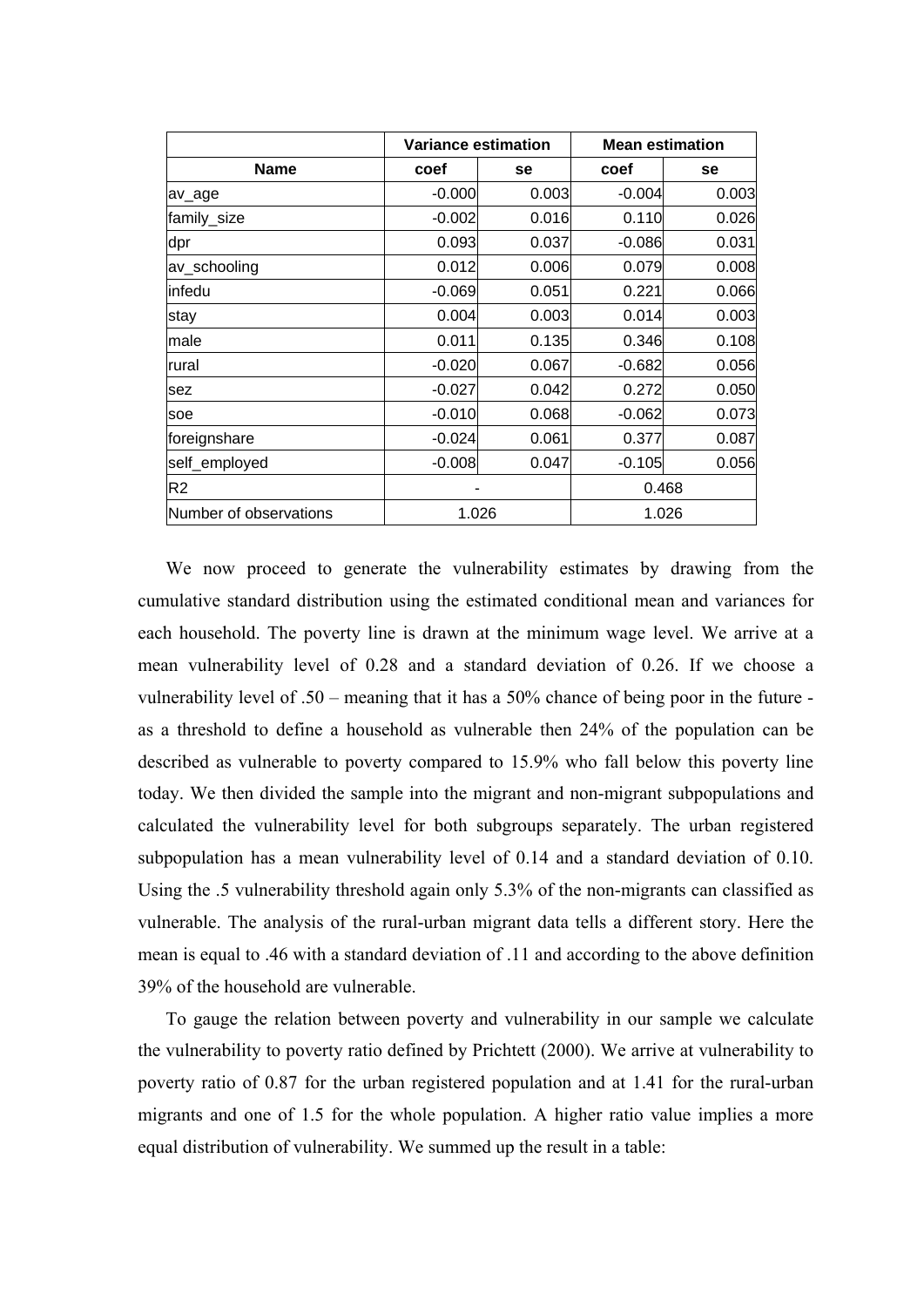| <b>Measure</b>                      | All  | Non-migrant | <b>Migrant</b> |
|-------------------------------------|------|-------------|----------------|
|                                     |      |             |                |
| <b>Average Vulnerability</b>        | 0.28 | 0.14        | 0.46           |
| Percentage of vulnerable households | 24%  | 5.30%       | 39%            |
| Vulnerability poverty ratio         | 1.5  | 0.87        | 1.41           |

It is obvious from these results that if we take the idiosyncratic risk into account and generate ex-ante vulnerability estimates that many people in Shenzhen are vulnerable to poverty. The differences between the migrant and non-migrant population are drastic. Migrants are much more vulnerable to poverty and have a much higher average vulnerability than urban registered households. It is also evident that the vulnerability is much more evenly distributed amongst them than in the case of the non-migrants. This is in accord with the generally lower mean income and lower income dispersion in this group. Reducing their exposure to poverty risk appears to be one of the most urgent topics.

### **Conclusion**

Poverty in developing and transition economies is still an urgent issue. Since traditional poverty measures capture only the ex-post poverty status they do not provide an optimal information criterion for poverty alleviation policies. Vulnerability measures on the other hand provide us with this kind of forward looking view. We use a method to estimate vulnerability which allows us to construct vulnerability from a cross-section dataset. We analyse the 2005 Shenzhen household survey using this method. Since the survey explicitly samples the migrant population it allows us to look at the differences in the structure of vulnerability between both groups in this rapidly developing urban agglomeration. We find that migrant households experience a much higher exposure to poverty vulnerability. More than one third of them are vulnerable to poverty. This vulnerability is also distributed more evenly than in the urban registered subgroup. Compared to the classical poverty headcount estimates this could imply that the ex post poverty rate might rise in the future. Reducing especially the migrants exposure to poverty risk appears to be acute.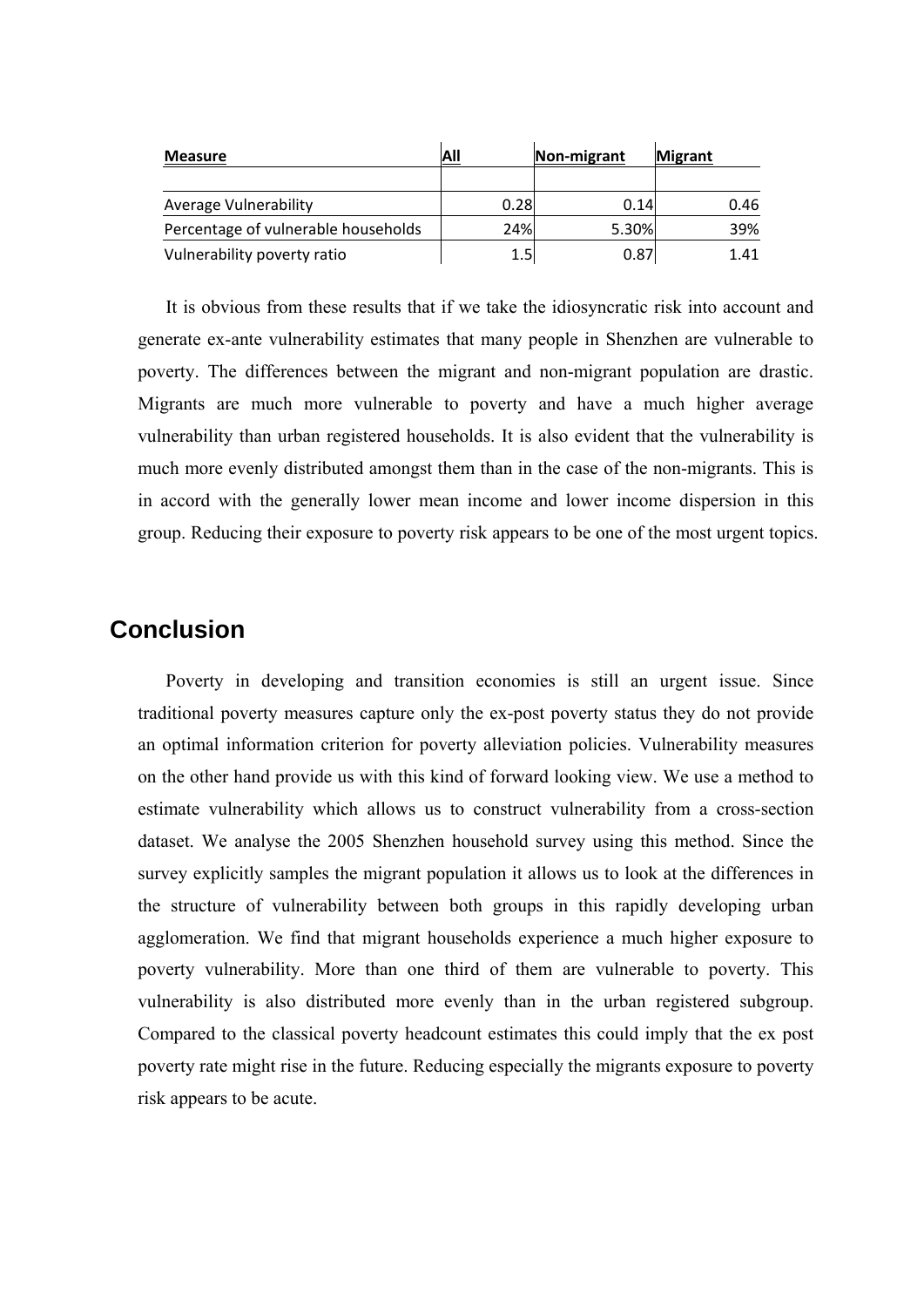## **References**

Alwang, Jeffrey, Siegel, Paul, et. al (2002), Vulnerability as Viewed from Different Disciplines, International Symposium Sustaining Food Security and Managing Natural Resources in Southeast Asia, 2002, Chiang Mai, Thailand.

Amemiya, T. (1977) The maximum likelihood estimator and the non-linear three stage least squares estimator in the general nonlinear simultaneous equation model, Econometrica, 45, 955-968.

Bourguignon, Francois (2004), The Poverty-Growth-Inequality Triangle, Working Paper presented at the Indian Council for Research on International Economic Relations, New Delhi.

Brandt, L., Holtz, A. (2006), Spatial Price Differences in China: Estimates and Implications, Economic Development and Cultural Change, University of Chicago, Chicago.

Chaudhuri (2002), Assessing Household Vulnerability to Povery from Cross-sectional Data: A Methodology and Estimates from Indonesia, Columbia University Discussion Paper Series, Paper 0102-52.

Cowell, F.A. (1980), On the Structure of Additive Inequality Measures, Review of Economic Studies, 47, 521-531.

Coudouel A., Hentschel J. S., and Wodon Q.T., 2002: Poverty Measurement and Analysis. PRSP Sourcebook, World Bank, Washington. URL: http://povlibrary.worldbank.org/files/5467\_chap1.pdf. Accessed 19 June

Deaton, A. (1997), The Analysis of Household Surveys, The World Bank, Washington.

Khan, A. (1998), Poverty in China in the era of globalization, Issues in Development Discussion Paper 22, International Labour Organisation, Geneva.

Li, S., (2006), Rising poverty and its causes in urban China, Unemployment, Inequality and Poverty in Urban China, Routledge, New York.

Pritchett, Lant, Asep Suryahadi and Sudarno Sumarto (2000). Quantifying vulnerability to poverty: a proposed measure with application to Indonesia, Worldbank Policy Research Paper 2437.